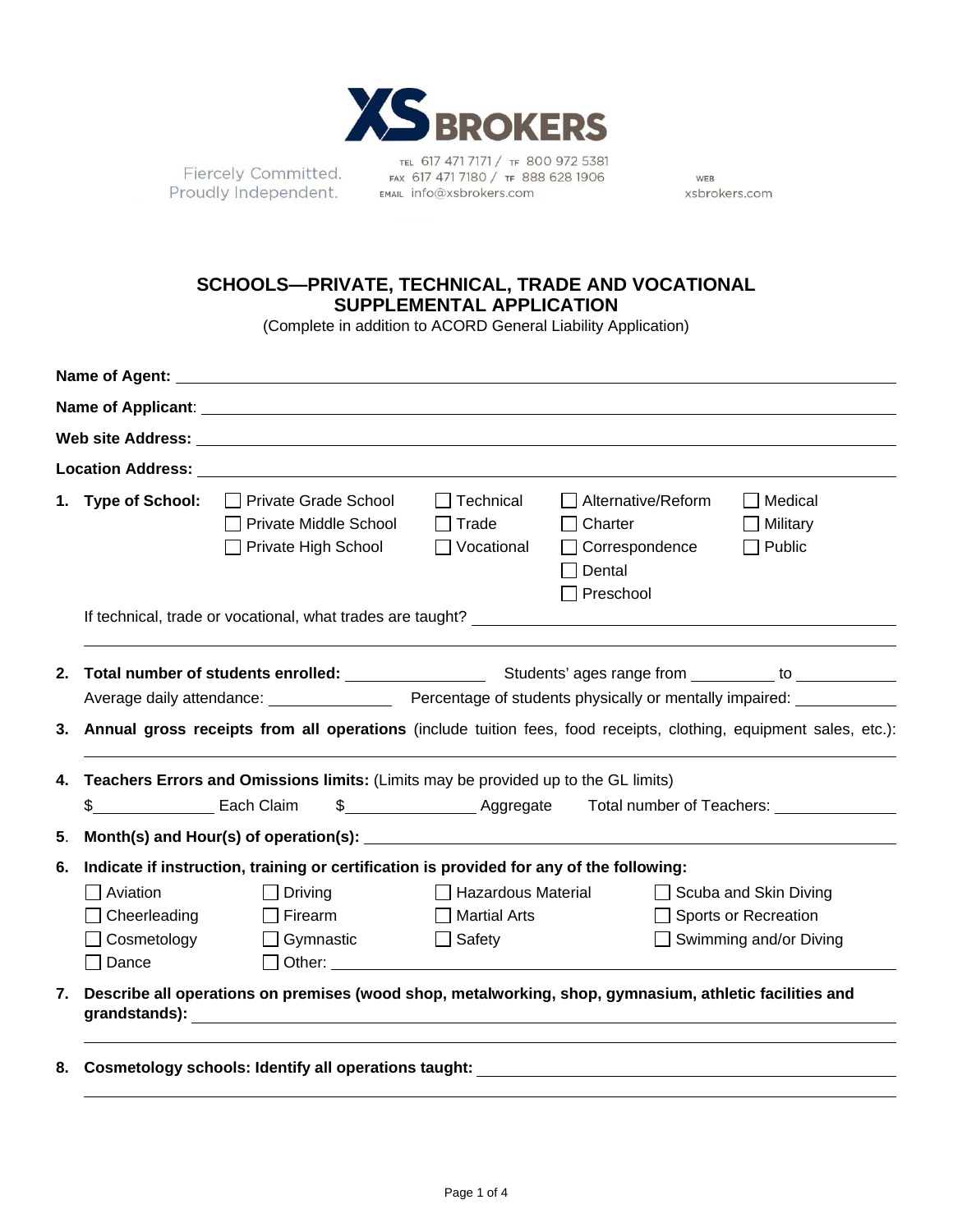| 9.  | Identify protective equipment used for any of the above activities/operations:                                                                                                                                                 |  |  |  |  |  |  |  |
|-----|--------------------------------------------------------------------------------------------------------------------------------------------------------------------------------------------------------------------------------|--|--|--|--|--|--|--|
| 10. |                                                                                                                                                                                                                                |  |  |  |  |  |  |  |
|     | If yes, please attach a copy of the waiver wording that is used.                                                                                                                                                               |  |  |  |  |  |  |  |
|     |                                                                                                                                                                                                                                |  |  |  |  |  |  |  |
| 13. |                                                                                                                                                                                                                                |  |  |  |  |  |  |  |
| 14. | Are all swimming pools, wading pools, hot tubs and spas in compliance with the federal                                                                                                                                         |  |  |  |  |  |  |  |
|     | 15. Does risk engage in the generation of power, other than emergency back-up power, for their                                                                                                                                 |  |  |  |  |  |  |  |
|     | <b>SCHOOL SPONSORED ACTIVITIES</b>                                                                                                                                                                                             |  |  |  |  |  |  |  |
|     | Describe any school sponsored exhibitions (an exhibition for this purpose is an event sponsored by you,<br>16.<br>open to the public, where the participants are limited to members of the school or club):                    |  |  |  |  |  |  |  |
|     |                                                                                                                                                                                                                                |  |  |  |  |  |  |  |
|     | <b>SCHOOL POLICIES/SECURITY</b>                                                                                                                                                                                                |  |  |  |  |  |  |  |
|     | If no, please explain:                                                                                                                                                                                                         |  |  |  |  |  |  |  |
| 19. | Are background checks completed for all teachers and employees in compliance with state                                                                                                                                        |  |  |  |  |  |  |  |
|     |                                                                                                                                                                                                                                |  |  |  |  |  |  |  |
| 20. | If yes, please provide a copy of the program.                                                                                                                                                                                  |  |  |  |  |  |  |  |
| 21. | If yes, please provide a copy of any written policy.                                                                                                                                                                           |  |  |  |  |  |  |  |
| 22. | If yes, please provide a copy of any written policy.                                                                                                                                                                           |  |  |  |  |  |  |  |
| 23. | Do school security systems include any of the following:<br>doorbell at main entrance<br>self-locking door(s)<br>video monitors<br>remote release mechanism to open door(s)<br>security cameras<br>presence of security guards |  |  |  |  |  |  |  |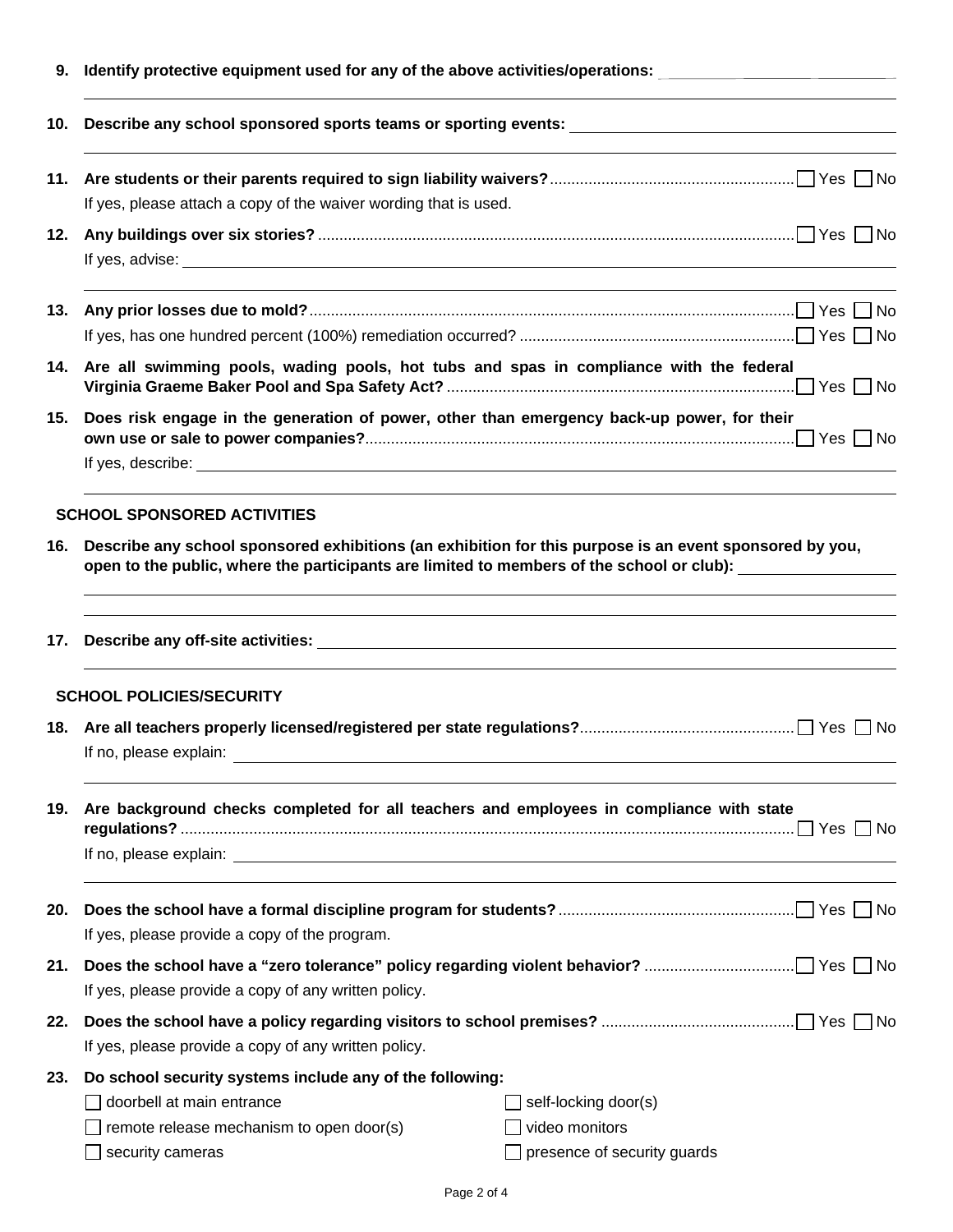|  | If yes:        |                                                                                                                                                                                                                                                                                           |  |  |  |  |  |
|--|----------------|-------------------------------------------------------------------------------------------------------------------------------------------------------------------------------------------------------------------------------------------------------------------------------------------|--|--|--|--|--|
|  | a.             |                                                                                                                                                                                                                                                                                           |  |  |  |  |  |
|  |                |                                                                                                                                                                                                                                                                                           |  |  |  |  |  |
|  | b <sub>1</sub> |                                                                                                                                                                                                                                                                                           |  |  |  |  |  |
|  |                |                                                                                                                                                                                                                                                                                           |  |  |  |  |  |
|  |                | *For contracted security guards, a certificate of insurance and applicant named as an Additional Insured is re-<br>quired. If these requirements are not met, security guards are rated as employees at the appropriate security<br>guard rate.                                           |  |  |  |  |  |
|  | C.             | Are guards licensed and employee background checks done as required by state or federal                                                                                                                                                                                                   |  |  |  |  |  |
|  | d.             | Are armed guards certified for use of firearms by the appropriate state agency or firearms certifica-<br>$\mathsf{tion}\ \mathsf{school?}\ \mathsf{}\ \mathsf{}\ \mathsf{}\ \mathsf{}\ \mathsf{}\ \mathsf{}\ \mathsf{}\ \mathsf{}\ \mathsf{}\ \mathsf{}\ \mathsf{}\ \mathsf{}\ \mathsf{}$ |  |  |  |  |  |
|  | е.             | Explain the security guard's legal powers and restrictions as respects arrests, searches and use of weapons.                                                                                                                                                                              |  |  |  |  |  |
|  | f.             | Does the security guard work in conjunction with local police during their shift when apprehending                                                                                                                                                                                        |  |  |  |  |  |
|  |                |                                                                                                                                                                                                                                                                                           |  |  |  |  |  |
|  |                | <b>NON-SCHOOL BUSINESS</b>                                                                                                                                                                                                                                                                |  |  |  |  |  |
|  |                |                                                                                                                                                                                                                                                                                           |  |  |  |  |  |
|  |                |                                                                                                                                                                                                                                                                                           |  |  |  |  |  |
|  |                |                                                                                                                                                                                                                                                                                           |  |  |  |  |  |

This application does not bind the applicant nor the Company to complete the insurance, but it is agreed that the information contained herein shall be the basis of the contract should a policy be issued.

**FRAUD WARNING:** Any person who knowingly and with intent to defraud any insurance company or other person files an application for insurance or statement of claim containing any materially false information or conceals for the purpose of misleading, information concerning any fact material thereto commits a fraudulent insurance act, which is a crime and subjects such person to criminal and civil penalties. **Not applicable in Nebraska, Oregon and Vermont.**

**NOTICE TO COLORADO APPLICANTS:** It is unlawful to knowingly provide false, incomplete, or misleading facts or information to an insurance company for the purpose of defrauding or attempting to defraud the company. Penalties may include imprisonment, fines, denial of insurance, and civil damages. Any insurance company or agent of an insurance company who knowingly provides false, incomplete, or misleading facts or information to a policy holder or claimant for the purpose of defrauding or attempting to defraud the policy holder or claimant with regard to a settlement or award payable from insurance proceeds shall be reported to the Colorado Division of Insurance within the Department of Regulatory Agencies.

**WARNING TO DISTRICT OF COLUMBIA APPLICANTS:** It is a crime to provide false or misleading information to an insurer for the purpose of defrauding the insurer or any other person. Penalties include imprisonment and/or fines. In addition, an insurer may deny insurance benefits if false information materially related to a claim was provided by the applicant.

**NOTICE TO FLORIDA APPLICANTS:** Any person who knowingly and with intent to injure, defraud, or deceive any insurer files a statement of claim or an application containing any false, incomplete, or misleading information is guilty of a felony in the third degree.

**NOTICE TO LOUISIANA APPLICANTS:** Any person who knowingly presents a false or fraudulent claim for payment of a loss or benefit or knowingly presents false information in an application for insurance is guilty of a crime and may be subject to fines and confinement in prison.